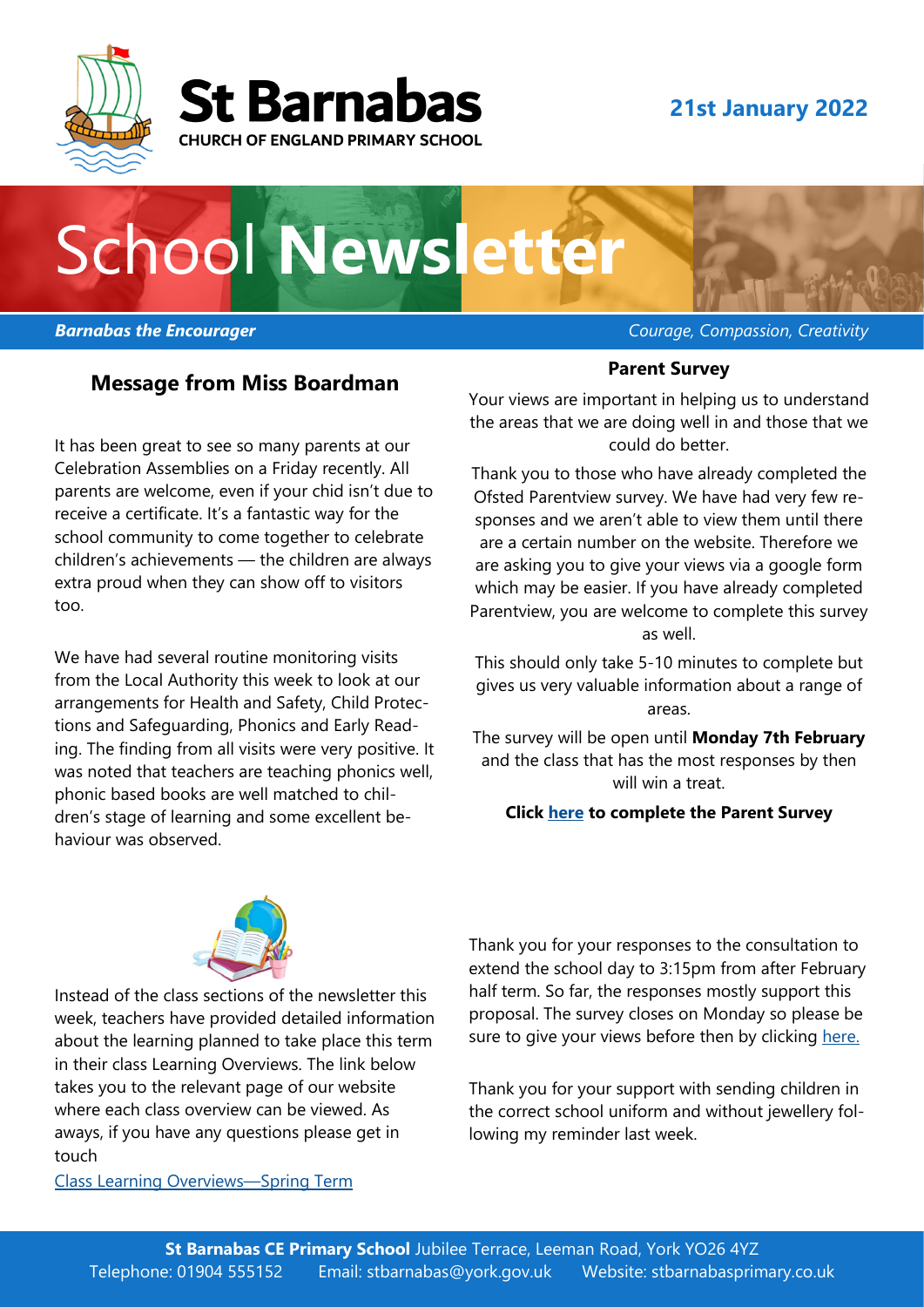### School **Newsletter**

#### **Covid-19 Updates**

Masks are not required to be worn by staff in communal areas of school from 27th January. We ask that visitors continue to wear a mask inside school and recommend taking a LFD test before visiting.

If your child has Covid, they can return to school following two negative lateral flow tests, 24hours apart on Day 5 and Day 6. If you do these first thing in the morning, it potentially means your child can return on Day 6. Please get in touch if you have any questions about this.

#### **School Meals**

Thank you for taking the time to complete the survey on the school dinners booking system. The survey has now closed and the results are currently in favour of keeping this way of ordering. Your comments have been helpful—we will send a response to them shortly.

We have noticed that a lot more children are having a hot meal instead of a sandwich as a result of more parental involvement in meal choices which is great.



Remember that meals are free for children up to the end of Year 2, so will help you to make savings too! Please view our menu [here](https://stbarnabasprimary.co.uk/wp-content/uploads/2021/12/ABM-Autumn-Menu-21.pdf)

and speak to Mrs Cook in the office if you have any questions about the booking system. There is a useful quide to help you [here](https://stbarnabasprimary.co.uk/wp-content/uploads/2021/12/Parent-Pay-How-to-make-meal-or-event-bookings.pdf)

#### **Reading News – Book Club**

Last half term, the children in the KS2 book club were very excited to be part of the judging panel for the Royal Society Young People's book prize. We looked at six different science books and gave them marks for how easy they were to read, the illustrations and whether they inspired us to become scientists. We had to decide which one was our favourite, which was a challenge because we liked them all.



Our winner was Inventors by Robert Winston. We really liked the range of inventors and their inventions, it was interesting and easy to read and inspired us to believe we could become inventors in the future. We are looking forward to finding out what the other judging panels thought and which book is the overall winner.



#### **PE Days**

Please can you ensure your child has their PE kits in school on their PE day.

**Nyongo:** Thursday (Please bring Wellies on Wednesday for Wild Wednesday)

**Attenborough:** Thursday (Please bring Wellies on Wednesday for Wild Wednesday)

**Johnson:** Tuesday and Thursday

**Farah:** Thursday

**Khalo:** Thursday and Friday

*Barnabas the Encourager Courage, Compassion, Creativity*